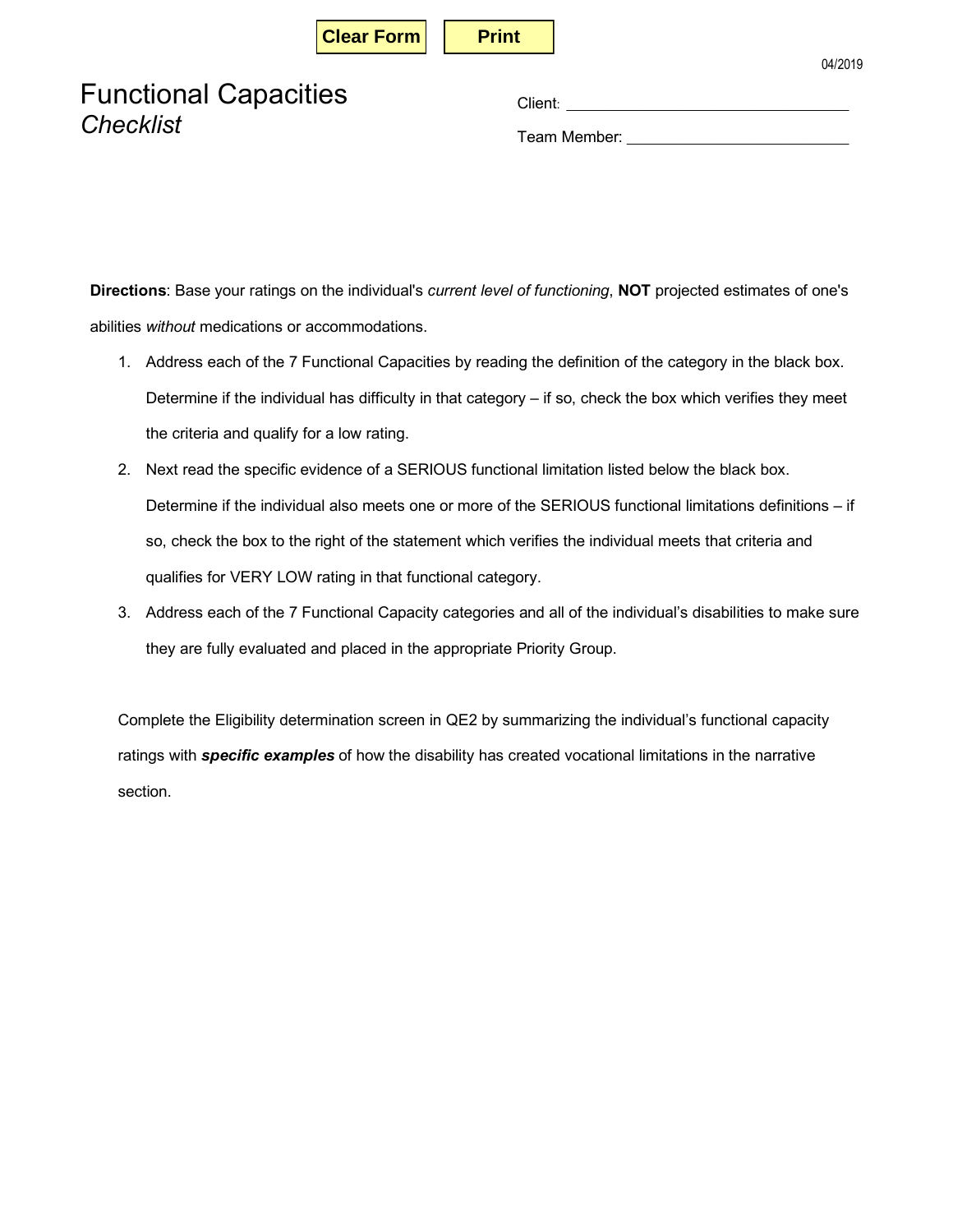| <b>Communication-</b><br>Individual meets criteria<br>An individual who, due to physical, cognitive, sensory, and/or psychological<br>and qualifies for a low<br>ability cannot effectively exchange information through expressive or receptive<br>rating:<br>methods, spoken words or concepts.                                                                                                                                                                                                                                                                                                                                                                                                                                                                                      |                     |
|----------------------------------------------------------------------------------------------------------------------------------------------------------------------------------------------------------------------------------------------------------------------------------------------------------------------------------------------------------------------------------------------------------------------------------------------------------------------------------------------------------------------------------------------------------------------------------------------------------------------------------------------------------------------------------------------------------------------------------------------------------------------------------------|---------------------|
| Evidence of a serious functional limitation includes any one of the following:                                                                                                                                                                                                                                                                                                                                                                                                                                                                                                                                                                                                                                                                                                         | Rate<br>Very<br>Low |
| An individual who cannot hear or understand the content of ordinary spoken conversation and/or<br>requires frequent repetition.                                                                                                                                                                                                                                                                                                                                                                                                                                                                                                                                                                                                                                                        |                     |
| Examples of barriers:<br>Cannot communicate with others without the use of modifications, adaptive technology, and/or<br>$\circ$<br>accommodations (i.e.: Text to Speech Software).<br>Depends on others for communication (interpreter, VP, TTY, etc.)<br>$\circ$<br>Unable to use a telephone, even with amplification.<br>$\circ$                                                                                                                                                                                                                                                                                                                                                                                                                                                   | $\Box$              |
| An individual who is unable to produce speech or has a pattern of oral expression and articulation that<br>is so severe that the individual's interaction at work or training with co-workers has been or will be<br>significantly limited. Accents, mild stuttering, lisping, etc. would not be considered a serious<br>functional limitation in communication.                                                                                                                                                                                                                                                                                                                                                                                                                       |                     |
| Examples of barriers:<br>○ Cannot speak or speech is not readily understood by others or requires frequent<br>repetition.<br>$\circ$ Difficulty formulating and expressing questions and thoughts in a way to convey<br>information.<br>o Tone or inflection conveyed in verbal communication is not perceived or understood<br>(i.e.: flat affect or monotone).<br>$\circ$ Conversation is rambling, halting, weak, pressured, illogical, irrelevant or obscure.                                                                                                                                                                                                                                                                                                                      |                     |
| An individual who has had or will have significant cognitive difficulty understanding and/or processing<br>verbal communication needed to successfully prepare for, get, or keep employment and requires or<br>will require cognitive accommodations (i.e.: Speech to Text software).<br>Examples of barriers:<br>Difficulty following oral instructions.<br>$\circ$<br>Easily overwhelmed by external and/or internal stimuli and will require simple, brief and<br>$\circ$<br>specific verbal communication and/or additional time to process information.<br>Understanding complex sentences and/or language subtleties in work-related items.<br>O<br>Inability to comprehend questions to the extent an answer cannot be given without the use<br>$\circ$<br>of an accommodation. |                     |
| An individual who cannot read, print, write, or understand short notes such as 'Out of Order', 'Don't<br>Walk' or other simple written sentences containing common words and phrases.<br>Examples of barriers:<br>Difficulty interpreting written materials; particularly job manuals, work orders, diagrams<br>$\circ$<br>and signs.<br>Inability to understand complex sentences and/or language subtleties in work-related<br>$\circ$<br>items.<br>Unable to perform functional reading and/or writing without the use of accommodations<br>$\circ$<br>(i.e.: Electronic Books, Dictation Software).                                                                                                                                                                                |                     |

## Ø*A communication problem resulting from a language or cultural difference is not a serious functional limitation in communication.*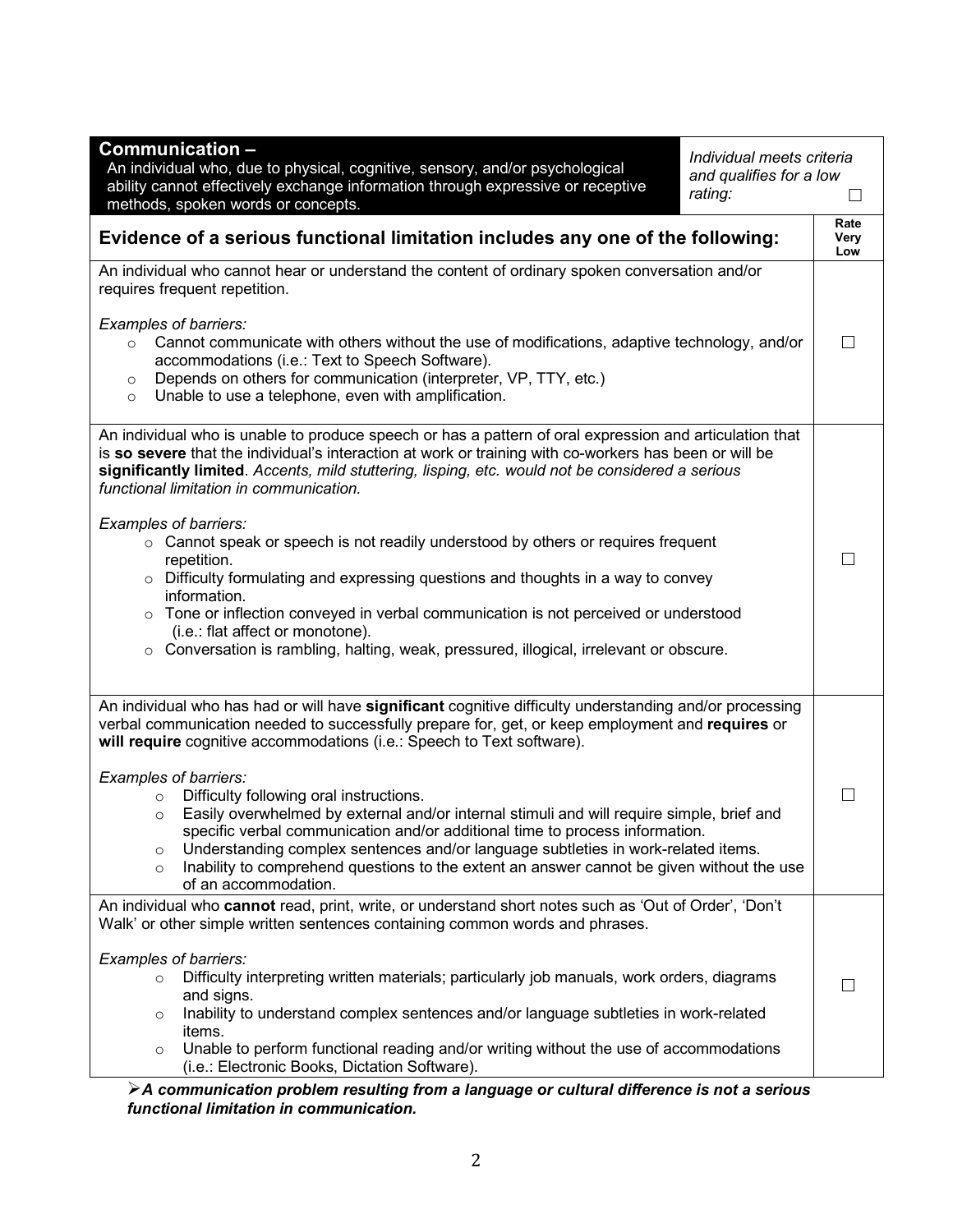| <b>Interpersonal Skills -</b><br>An individual who, due to physical, cognitive, sensory, and/or psychological ability<br>cannot establish and maintain personal, family and community relationships as it<br>affects, or is likely to affect, job performance and security.                                                                                                                                                                                                                                                                                                                                                                                                                        | Individual meets criteria<br>and qualifies for a low<br>rating: |                         |
|----------------------------------------------------------------------------------------------------------------------------------------------------------------------------------------------------------------------------------------------------------------------------------------------------------------------------------------------------------------------------------------------------------------------------------------------------------------------------------------------------------------------------------------------------------------------------------------------------------------------------------------------------------------------------------------------------|-----------------------------------------------------------------|-------------------------|
| Evidence of a serious functional limitation includes any one of the following:                                                                                                                                                                                                                                                                                                                                                                                                                                                                                                                                                                                                                     |                                                                 | Rate<br><b>Very Low</b> |
| An individual with a history of inappropriate or disruptive behaviors that has led to negative<br>consequences in an educational, vocational training setting, and/or work.<br>Examples of barriers:<br>Unable to recognize or respect commonly accepted social cues or personal boundaries.<br>$\circ$<br>Unable to perceive or consider others' viewpoints or to work cooperatively.<br>$\circ$<br>Persistent behavior of social avoidance, isolation or withdrawal.<br>$\circ$<br>Extreme suspiciousness/anxiety, anger or aggression.<br>$\circ$<br>Behaviors resulting in sudden shifts in mood and attitudes, low frustration tolerance, task<br>$\circ$<br>avoidance, and unpredictability. |                                                                 |                         |
| An individual who makes repeated vocalizations in a loud and/or disruptive volume or manner that<br>may affect work or community relationships.<br>Characteristic examples:<br>Uncontrollable humming, yelling, nonsensical outbursts, cursing/obscenities, repeated<br>$\circ$<br>questioning, inappropriate comments                                                                                                                                                                                                                                                                                                                                                                             |                                                                 |                         |

Ø*Situations where the individual is merely shy, irritable, or has infrequent issues getting along with supervisors and/or co-workers is not an indication of a serious functional limitation in interpersonal skills.* 

| Mobility $-$<br>Individual meets criteria<br>An individual who, due to physical, cognitive, sensory, and/or psychological ability<br>and qualifies for a low<br>cannot move about place to place inside and outside the workplace, home, or<br>rating:<br>community; including travel to and from community destinations                                                                                                                                                                                                                                  |                     |
|-----------------------------------------------------------------------------------------------------------------------------------------------------------------------------------------------------------------------------------------------------------------------------------------------------------------------------------------------------------------------------------------------------------------------------------------------------------------------------------------------------------------------------------------------------------|---------------------|
| Evidence of a serious functional limitation includes any one of the following:                                                                                                                                                                                                                                                                                                                                                                                                                                                                            | Rate<br>Very<br>Low |
| An individual who cannot independently arrange and/or drive or use private (auto) and/or public<br>transportation. Limitations due to the lack of a driver's license (reasons unrelated to disability),<br>geographic location, or availability of transportation are not indicators of a serious functional limitation<br>in the area of mobility.                                                                                                                                                                                                       | $\mathbf{L}$        |
| Examples of barriers:<br>Inability to get around in the community without a personal assistant or other individual.<br>$\circ$<br>Cannot adjust to changes in routine travel routes or methods without instruction or assistance<br>$\circ$<br>from others.<br>Frequently gets lost and has an inability to navigate within the environment, be it travelling<br>$\circ$<br>within the community or finding one's way around the inside of a building, plant or complex.                                                                                  |                     |
| An individual who cannot get to or from work, or move about in the work place, or training site without<br>significant vehicle modifications, work place accommodations, and/or durable medical goods.<br>Examples of barriers:<br>Cannot drive independently or ride in a vehicle without specialized transportation, adaptive<br>$\circ$<br>devices, and/or vehicle modifications.<br>Inability to get around in the environment without a wheel chair, prosthesis, or other device or<br>$\circ$<br>equipment; service animal or specialized training. | Г                   |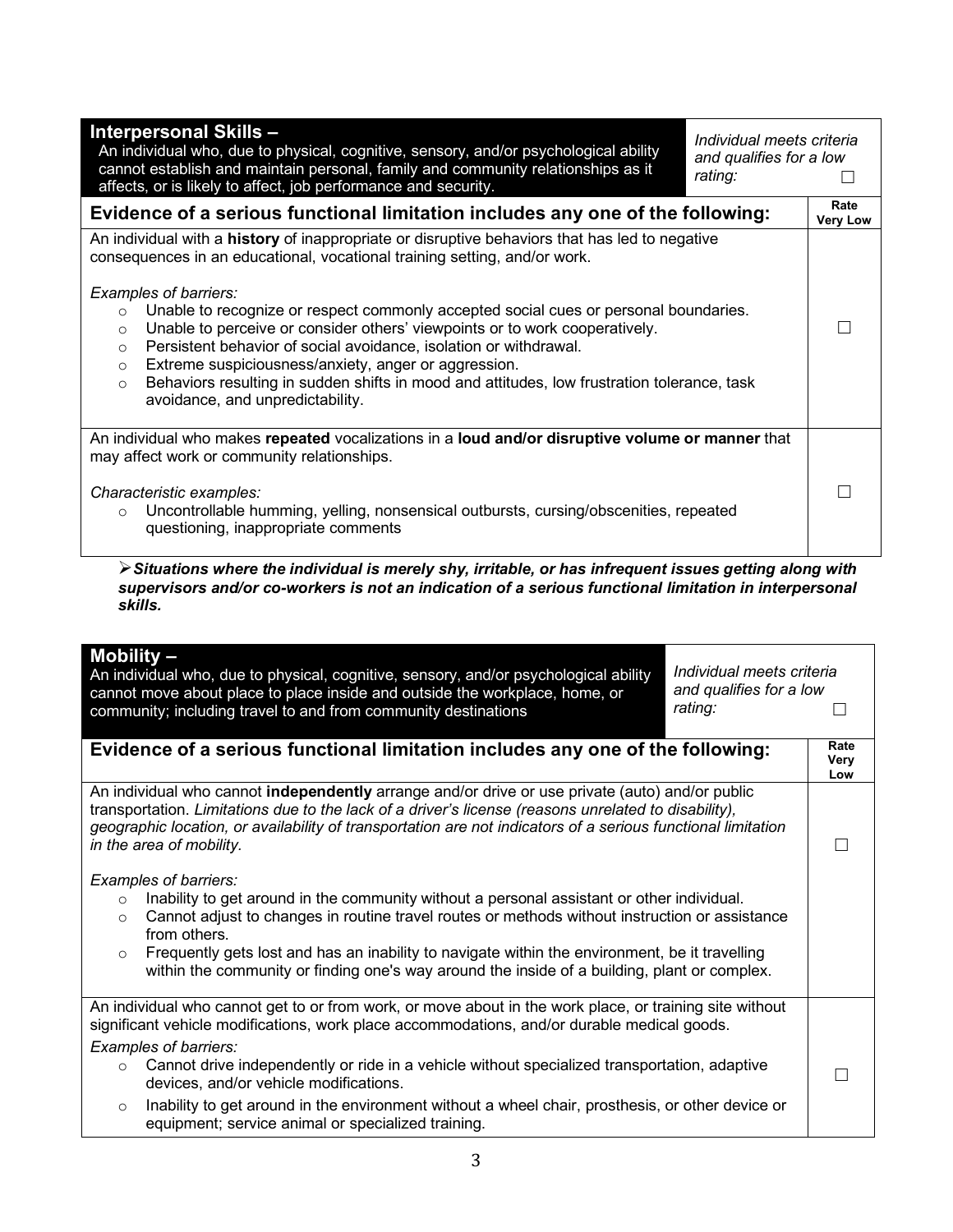| An individual who has limitations in balance and gross motor coordination resulting in physical<br>clumsiness or accident proneness in driving and walking.                                                    |  |
|----------------------------------------------------------------------------------------------------------------------------------------------------------------------------------------------------------------|--|
| Examples of barriers:<br>Difficulties when using escalators, elevators, and people movers.<br>$\circ$<br>Experiences repetitive falls (hearing loss is tied to a 3-fold increase in the risk of falling).<br>O |  |

| Self-Care (includes ADL) -<br>Individual meets criteria<br>An individual who, due to physical, cognitive, sensory, and/or psychological ability<br>and qualifies for a low<br>cannot perform activities of daily living at a level which allows the individual to<br>rating:<br>participate in work-related activities.                                                                                                |  | LI                  |
|------------------------------------------------------------------------------------------------------------------------------------------------------------------------------------------------------------------------------------------------------------------------------------------------------------------------------------------------------------------------------------------------------------------------|--|---------------------|
| Evidence of a serious functional limitation includes any one of the following:                                                                                                                                                                                                                                                                                                                                         |  | Rate<br>Very<br>Low |
| An individual who must live in or will need to live in a group home, or other supported residential<br>setting that provides self-care help and safety. May include living with family members, but not for<br>economic, social, or personal reasons. Short term or temporary placement in a facility such as drug &<br>alcohol treatment program is not an indicator of a serious functional limitation in self-care. |  |                     |
| Examples of barriers:<br>Unable to follow a daily schedule or accomplish changes in a daily schedule without<br>$\circ$<br>assistance or accommodations (i.e.: Picture Schedule).                                                                                                                                                                                                                                      |  |                     |
| An individual who requires a personal care attendant or other assistance for activities of self-care and<br>daily living.                                                                                                                                                                                                                                                                                              |  |                     |
| Examples of barriers:<br>Cannot accomplish routine personal care such as bathing, using the restroom, dressing,<br>$\circ$<br>meals, etc. without assistance from another person, assistive technology or other<br>accommodation (i.e.: Roll-In Shower, Grab Bar, Button Hooks, Zipper Pull).                                                                                                                          |  | П                   |
| Requires assistance on job for personal health care needs and/or activities of daily living<br>$\circ$<br>(ADLs), or to avoid self-injurious behavior, interactions or decisions.<br>$\circ$                                                                                                                                                                                                                           |  |                     |
| An individual who requires personal assistance to safely navigate the workplace during emergencies.                                                                                                                                                                                                                                                                                                                    |  |                     |
| Examples of barriers:<br>Unable to maintain safety, respond to emergencies or participate in evacuations at work<br>$\circ$<br>without assistance from another person, assistive technology or other accommodation (i.e.:<br>Alerting/Signaling Device).                                                                                                                                                               |  |                     |
| Inability to recognize emergency situations that may arise.<br>$\circ$                                                                                                                                                                                                                                                                                                                                                 |  |                     |
| An individual who is unable to self-manage/administer their medications.                                                                                                                                                                                                                                                                                                                                               |  |                     |
| Examples of barriers:<br>Cannot take medication as prescribed without assistance from another person, assistive<br>$\circ$<br>technology, or other accommodation (i.e.: Pill Organizer Timers).                                                                                                                                                                                                                        |  |                     |
| An individual who requires or will require a conservator or payee to handle finances.                                                                                                                                                                                                                                                                                                                                  |  |                     |

Ø*Self care focuses on the cognitive and/or physical ability to perform a self care task not the person's choice of whether or not to perform a self care task.*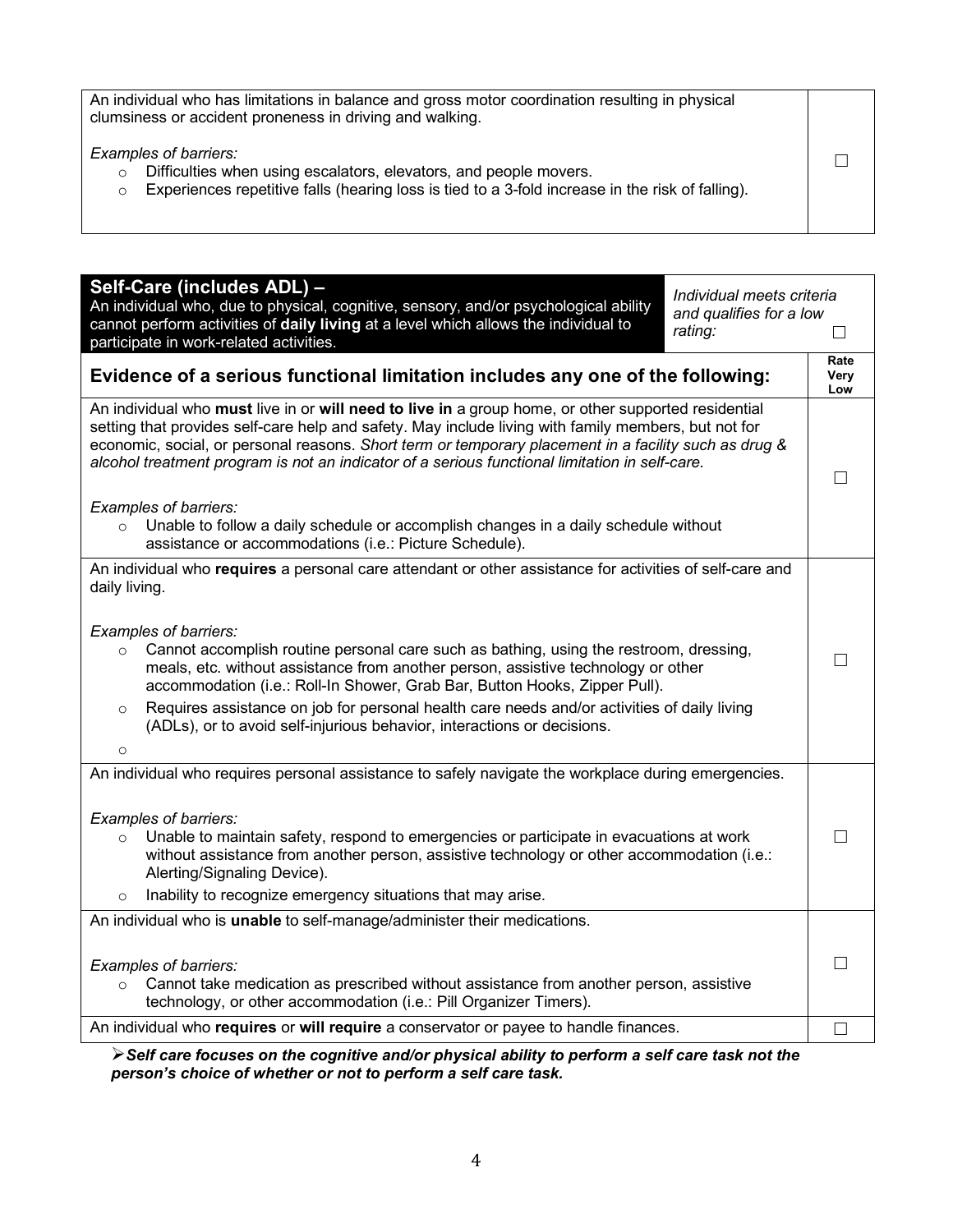| Self-Direction (Cognition and Learning)-<br>Individual meets criteria<br>An individual who, due to physical, cognitive, sensory, and/or psychological ability<br>and qualifies for a low<br>lacks the ability to independently plan, initiate, organize, or carry out goal directed<br>rating:<br>activities and/or solve problems.                                                                                                                                                                                                                                                                                                    | $\vert \ \ \vert$   |
|----------------------------------------------------------------------------------------------------------------------------------------------------------------------------------------------------------------------------------------------------------------------------------------------------------------------------------------------------------------------------------------------------------------------------------------------------------------------------------------------------------------------------------------------------------------------------------------------------------------------------------------|---------------------|
| Evidence of a serious functional limitation includes any one of the following:                                                                                                                                                                                                                                                                                                                                                                                                                                                                                                                                                         | Rate<br>Very<br>Low |
| An individual who is unable to independently plan, manage or resolve problems in daily life that<br>requires or will require cognitive accommodations (cell phone, digital recorder, PDA, iTouch, iPhone,<br>iPad, etc.), and/or substantial ongoing support (case manager, therapist, DD provider, DD service<br>coordinator, guardian, family member, Drug/Alcohol sponsor, etc.).                                                                                                                                                                                                                                                   |                     |
| Examples of barriers:<br>Unable to judge whether work is completed correctly or incorrectly.<br>$\circ$                                                                                                                                                                                                                                                                                                                                                                                                                                                                                                                                |                     |
| Inability to initiate tasks, solve simple problems, maintain attention and make small<br>$\circ$<br>adjustments in routine or completion of tasks without constant or nearly constant assistance<br>with decision making.                                                                                                                                                                                                                                                                                                                                                                                                              |                     |
| Unable to follow instruction, concentrate, remember or complete task.<br>$\circ$                                                                                                                                                                                                                                                                                                                                                                                                                                                                                                                                                       |                     |
| Underestimating the time (and energy) needed to complete work assignments, causing other<br>$\circ$<br>responsibilities not to be addressed.                                                                                                                                                                                                                                                                                                                                                                                                                                                                                           |                     |
| An individual who is unable to recognize consequences, or self-correct inappropriate behaviors during<br>training, a job search, or on a job that has led or will lead to problems in obtaining a job, job retention,<br>and/or job safety. The individual requires or will require substantial ongoing support (case manager,<br>DD Services Coordinator, DD Provider, on and offsite job coach, Drug/Alcohol sponsor, etc.).<br>Attending a peer support group is not considered substantial ongoing support. Court order treatment<br>does not necessarily mean an individual has serious functional limitations in self-direction. |                     |
| Examples of barriers:                                                                                                                                                                                                                                                                                                                                                                                                                                                                                                                                                                                                                  |                     |
| Unable to keep a job due to unacceptable work behaviors despite ongoing correction and<br>$\circ$<br>redirection at the worksite.                                                                                                                                                                                                                                                                                                                                                                                                                                                                                                      |                     |
| Been routinely late, missed work, and/or called off work often that the employer has been<br>$\circ$<br>upset with work stability/performance.                                                                                                                                                                                                                                                                                                                                                                                                                                                                                         |                     |
| Responds impulsively and/or is easily distracted by external/environmental stimuli.<br>$\circ$                                                                                                                                                                                                                                                                                                                                                                                                                                                                                                                                         |                     |

Ø *Difficulty with relationships should be considered under Interpersonal Skills.*

Ø*Inability to live independently should be considered under Self-Care.*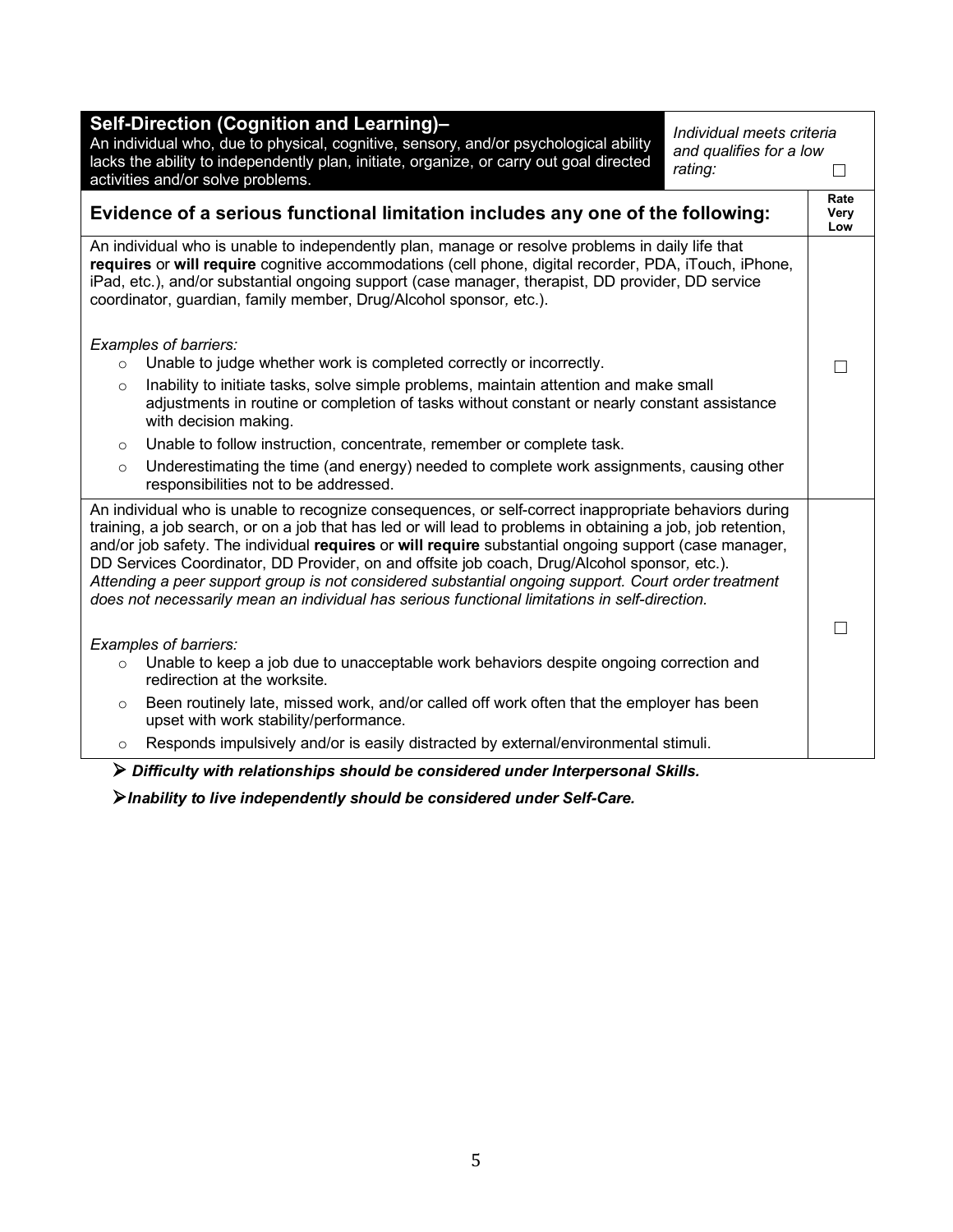| <b>Work Skills -</b><br>Individual meets criteria<br>and qualifies for a low<br>An individual who, due to physical, cognitive, sensory, or psychological ability<br>is unable to learn and/or do specific skills required in carrying out job functions.<br>rating:                                                                                                                                                                                                                                                                                    |                     |
|--------------------------------------------------------------------------------------------------------------------------------------------------------------------------------------------------------------------------------------------------------------------------------------------------------------------------------------------------------------------------------------------------------------------------------------------------------------------------------------------------------------------------------------------------------|---------------------|
| Evidence of a serious functional limitation includes any one of the following:                                                                                                                                                                                                                                                                                                                                                                                                                                                                         | Rate<br>Very<br>Low |
| An individual whose ability to perform and/or learn job tasks impacts their vocational choices and/or will<br>be limited to jobs with routine and repetitive tasks.                                                                                                                                                                                                                                                                                                                                                                                    |                     |
| Examples of barriers:<br>Difficulties in learning new job tasks or adapting to changes in work requirements, particularly<br>$\circ$<br>if they involve changes in task sequence, procedures, tools or working environments.<br>An individual who will be unable to learn the specific tasks of the job without a job coach.<br>$\circ$                                                                                                                                                                                                                | $\Box$              |
| An individual whose work speed or quality of work has been or is likely to be significantly below<br>competitive standards and the individual requires or will require selective placement, or other special<br>training, accommodations (i.e.: Job coach, Job Task Checklist), or technology to learn and/or perform<br>the work skills competitively. Training or accommodations that would be beneficial but are not required<br>to learn and perform the job tasks would not be an indicator of a serious functional limitation in work<br>skills. |                     |
| Examples of barriers:<br>Performs at a lower standard of work speed and/or quality expected of other workers due to<br>$\circ$<br>not understanding information, missing instructions, not hearing instructions and/or other<br>communication related barriers.                                                                                                                                                                                                                                                                                        |                     |
| Limitations in dexterity/coordination impeding tasks that require control, precision and/or<br>$\circ$<br>speed.                                                                                                                                                                                                                                                                                                                                                                                                                                       |                     |
| Limitations in cognitive processing requiring prompts to initiate/complete tasks.<br>$\circ$                                                                                                                                                                                                                                                                                                                                                                                                                                                           |                     |
| An individual who has had or will have significant issues in remembering job duties.                                                                                                                                                                                                                                                                                                                                                                                                                                                                   |                     |
| Examples of barriers:<br>Inability to recall instructions or the appropriate task sequence, which could contribute to the<br>$\circ$<br>loss or misplacement of tools, papers or other essential work related items.                                                                                                                                                                                                                                                                                                                                   |                     |
| Unable to remember work tasks without accommodations or assistive technology (i.e.: Watch-<br>$\circ$<br>Reminding system, Audio Recording apps).                                                                                                                                                                                                                                                                                                                                                                                                      |                     |
| $\triangleright$ The need for post secondary education or other training in order to acquire the skills and                                                                                                                                                                                                                                                                                                                                                                                                                                            |                     |

*knowledge to perform a particular job is not an indicator that there is a serious functional limitation in work skills.*

| <b>Work Tolerance-</b><br>Individual meets criteria<br>An individual who, due to physical, cognitive, sensory, or psychological ability<br>and qualifies for a low<br>is unable to carry out required demands of work in an efficient and effective<br>rating:<br>manner over a sustained period of time.                                                                                                                                                    |                     |
|--------------------------------------------------------------------------------------------------------------------------------------------------------------------------------------------------------------------------------------------------------------------------------------------------------------------------------------------------------------------------------------------------------------------------------------------------------------|---------------------|
| Evidence of a serious functional limitation includes any one of the following:                                                                                                                                                                                                                                                                                                                                                                               | Rate<br>Very<br>Low |
| An individual who has been restricted for a significant period of time to part-time work, or will be<br>restricted for a significant period of time to part-time work. Significant period of time is defined as any<br>period of time where the job duties were modified due to part-time status or coverage by another<br>person was needed to fulfill the job duties. Do not consider those who restrict themselves to part-<br>time work due to SSDI/SSI. |                     |
| Examples of barriers:                                                                                                                                                                                                                                                                                                                                                                                                                                        |                     |
| Significantly restricted in ability to tolerate typical psychological stresses in work environment.<br>$\circ$                                                                                                                                                                                                                                                                                                                                               |                     |
| Unable to sustain consistent mental and physical work effort.<br>$\circ$                                                                                                                                                                                                                                                                                                                                                                                     |                     |